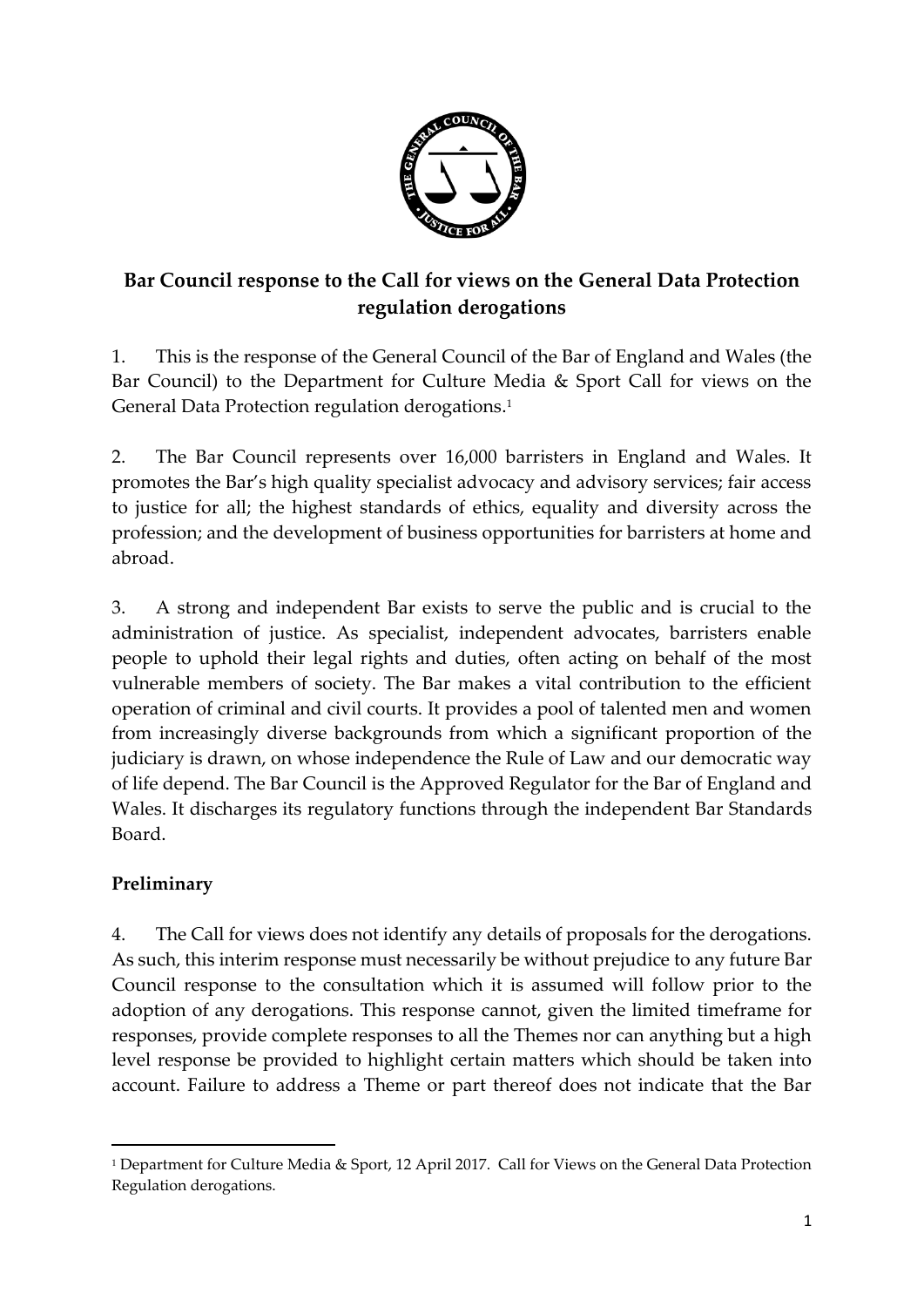Council will not communicate a position on those matters during a consultation or in any other appropriate manner.

#### **Responses**

#### **Theme 1: Supervisory Authority Art. 58(1)(e) & (f) and Art. 90**

5. The Powers of the Supervisory Authority to have access to information and systems of data controllers should be limited where the data controller is a legal professional such as a barrister<sup>2</sup> or otherwise subject to the requirements of client confidentiality and/or Legal Professional Privilege ("LPP") (see by analogy the exceptions in Schedule 4 paragraph 5 to the Data Protection Act 1998 ("DPA")). LPP cannot be waived by the barrister (this is matter for the client), who may be holding such information as a processor for a client or as a controller for their own purpose, but subject to contractual or LPP restrictions. In such circumstances, the Supervisory Authority should not have power to access such information in the absence of client consent, as this would conflict with the barrister's obligation of professional secrecy and the Bar Code of Conduct and place the barrister in breach of those obligations and potentially in conflict with their contracts with their clients. LPP is a fundamental human right which should not be abrogated by a failure to adopt an appropriate derogation.

#### **Theme 2: Sanctions Arts. 58 (see Theme 1 above) 83, 84**

**.** 

6. These Articles do not take account of the fact that legal professionals may be restricted in providing information to the Supervisory Authority in respect of their processing which are the subject of LPP or an equitable or contractual obligation of confidentiality, compliance with the Bar Code of Conduct or Rules or Orders of the Court. The derogation should provide for the fact that disclosure of information (in mitigation or explanation for a breach of the GDPR provisions) could place the barrister in breach of professional conduct rules or other obligations. A similar problem arises where it is not possible to obtain consent for processing e.g. former clients, minors and clients who are mentally incapable of providing consent. Accordingly, compliance with the profession's rules and/or confidentiality and/or LPP obligations may expose the barrister to a higher penalty, as a result of an inability to support mitigation for a breach, which would be unfair.

<sup>&</sup>lt;sup>2</sup> The Bar Council's response is focused on barristers, but the derogations referred to in this submission apply equally to other legal professionals who are subject to similar regulatory regimes and professional secrecy obligations.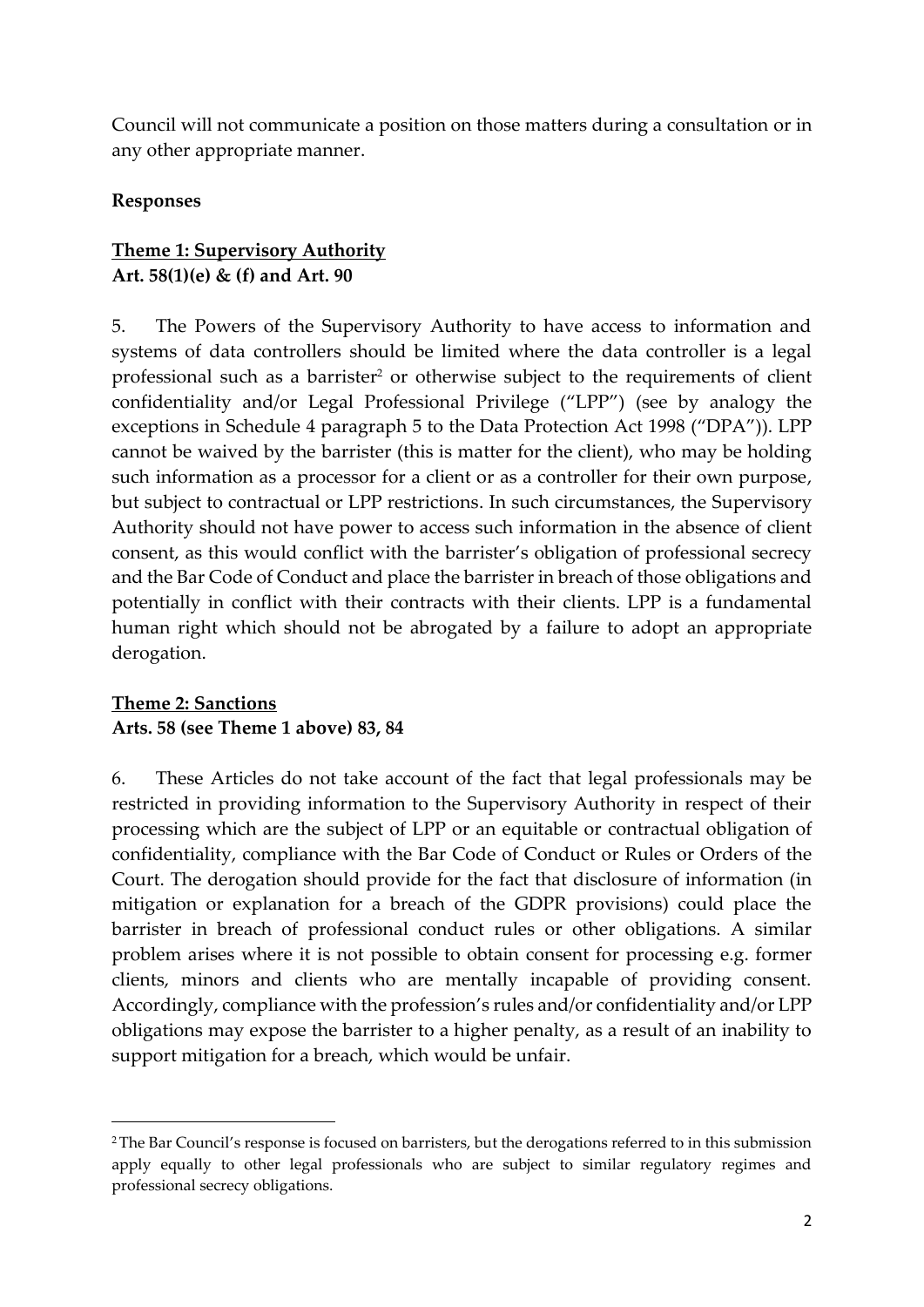#### **Theme 4: Data Protection Officers ("DPO")**

7. There are 2 ways this could affect legal professionals - by the potential requirement to have a DPO for a Chambers and for legal professionals who are designated as DPOs within their organisation or chambers. This will be particularly important post-Brexit where, as it presently stands the GDPR requires every data controller outside the EU to appoint a DPO. It is currently unclear whether processing carried out in a barristers' chambers (especially where the core work is criminal or family) or an equivalent ABS would fall within the scope of "large scale processing" which would require a controller/processor in Art. 37(1) to have a DPO.

8. The derogation should clearly state that processing for the purpose of providing legal services does not give rise to requirement for a DPO**.**

9. In any event, there should be a derogation to provide that a barrister is not required to disclose confidential or privileged material to a DPO, who may be an employee of a third party.

### **Theme 6: Third Country Transfers**

<span id="page-2-0"></span>10. Article 49(1)(e) provides for a derogation in the case where transfer is necessary for the establishment, exercise or defence of legal claims. If this derogation was to be construed too narrowly it may exclude a transfer which was necessary for the provision of legal advice, which was not at that stage involved in contentious proceedings.

11. It is proposed that the wider exception set out in Schedule 4 paragraph 5 DPA should be adopted for third party transfers. This would enable legal services to continue to be provided both inside and outside the territory of the Member State and the Union.

12. The position should be made clear explicitly in order to ensure that there is no implication that the wording of the GDPR was intended to be narrower, and in order to avoid the need for controllers to obtain specialist legal advice.

### **Theme 7: Sensitive personal data and exceptions**

13. The derogations currently contained in Schedule 3 paragraph 6 DPA should be adopted in relation to Art. 9 GDPR.

14. The position should be made clear explicitly in order to ensure that there is no implication that the wording of the GDPR was intended to be narrower, and in order to avoid the need for controllers to obtain specialist legal advice.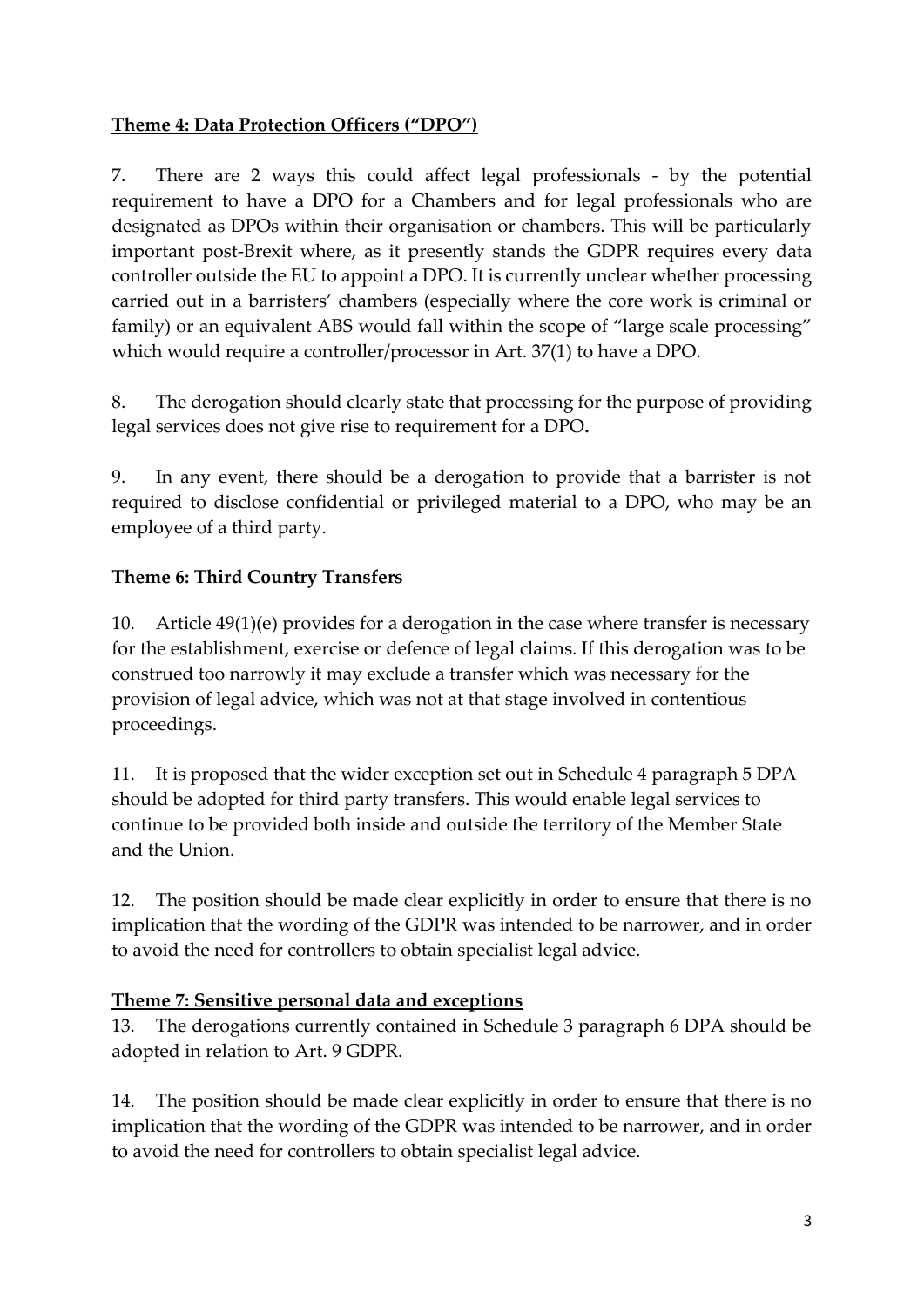15. A derogation is also required in order to preserve the position of publishers and users of printed law reports, online legal databases, legal text books and other educational materials. Section 8(7) of the Rehabilitation of Offenders Act 1974 ("RoA 1974") provides a helpful starting point, but as this pre-dates the Internet, more precise language should be used to ensure that such information services are included, for the avoidance of doubt.

16. Section 8(7) says, in relation to defamation actions and spent convictions:

*Subsection (3) above shall apply without the qualifications imposed by subsection (6) above in relation to—*

*(a) any report of judicial proceedings contained in any bona fide series of law reports which does not form part of any other publication and consists solely of reports of proceedings in courts of law, and*

*(b) any report or account of judicial proceedings published for bona fide educational, scientific or professional purposes, or given in the course of any lecture, class or discussion given or held for any of those purposes.*

17. The derogation will need to take account of the following points:

- a. The permitted legal bases for processing need to include processing for the purpose of legal research using law reports, online databases of decisions of courts and tribunals (e.g. BAILII, Lexis, Westlaw), and reports or accounts of judicial proceedings published for bona fide educational, scientific or professional purposes, or given in the course of any lecture, class or discussion given or held for any of those purposes.
- b. RoA 1974 says "solely of reports of proceedings in courts of law" and "judicial proceedings". To avoid any doubt about whether this includes tribunals, then any reference to "courts" will need to say "courts and tribunals" and any reference to "judicial proceedings" will need to use language wide enough to include tribunals.
- c. The derogation should avoid language which might imply that online databases do not already fall within section 8(7) of ROA 1974.

### **Theme 8: Criminal convictions (Art. 10)**

18. Provision should be made for the processing by barristers of criminal convictions for the purpose of providing legal advice and in the conduct of legal proceedings which is not subject to "official authority". Criminal convictions of third parties are relevant in the defence of alleged criminal allegations, in family and child protection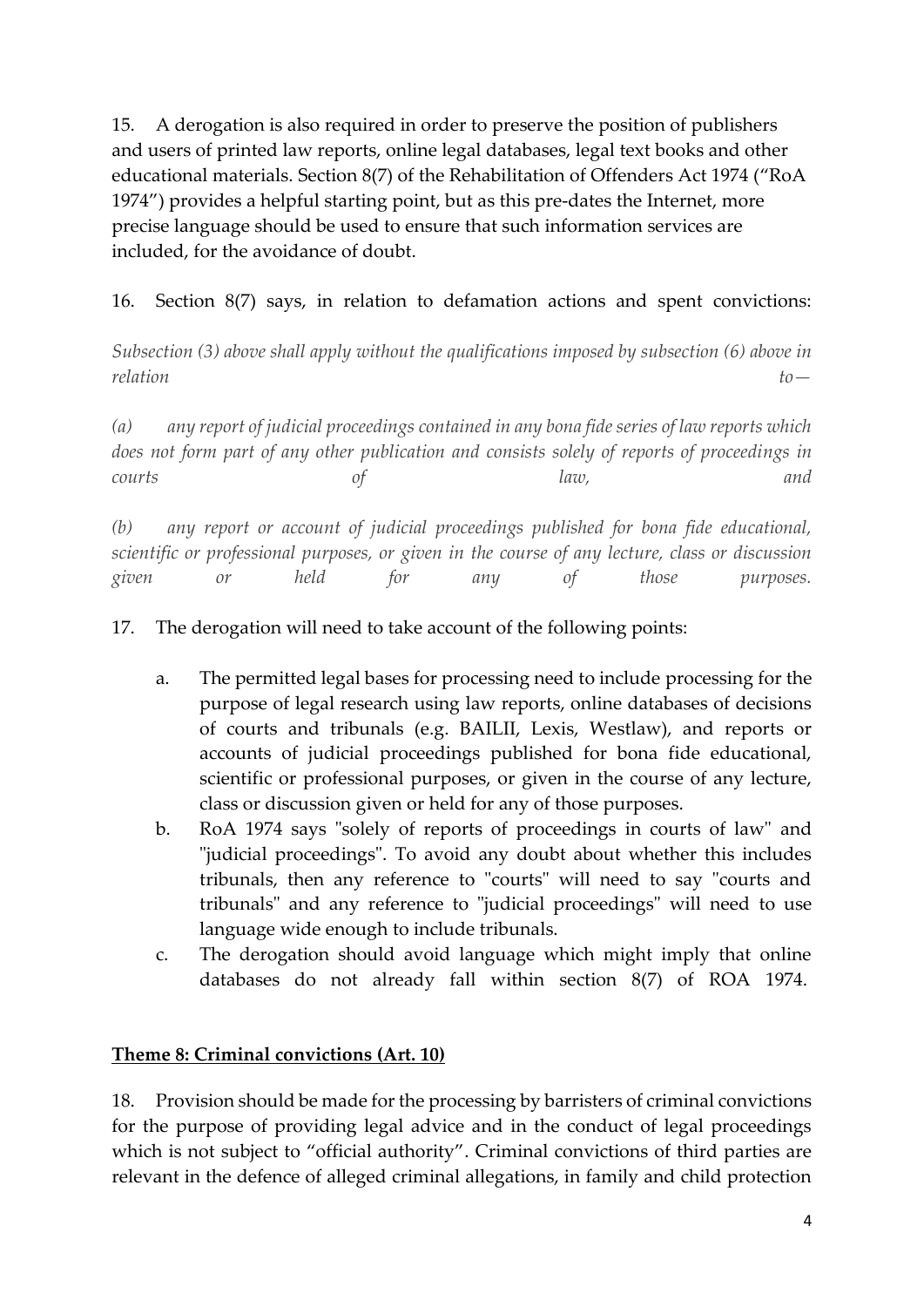proceedings and also in civil proceedings. It would be inappropriate for an "official authority" to seek to control such processing, which must necessarily be conducted secretly as it is subject to LPP and could lead to conflicts of interest.

# **Theme 9: Rights and remedies Art. 17: right to be forgotten.**

19. The derogation in Art. 17(3)(b) may need to include a provision permitting retention of court records by a prosecuting authority or a court after a case has finished. Alternatively a wide interpretation of the derogation (e) for enforcing or defending legal rights will be necessary (see paragraph [10](#page-2-0) above).

# **Art. 26: determination of the responsibilities of joint controllers.**

20. It has never been entirely clear what the delineation could be for joint controllers. In determining what the responsibilities might be clear and transparent rules and guidance would be required. Consultation on any proposed rules and guidance should be carried out with sector specific experts.

# **Art. 80(2): Right of representation.**

21. In designating a body, organisation or association to exercise the rights of representation in Art. 80(1), the government should have regard for the necessity that such organisation has achieved and maintains the appropriate regulated and professional standards required for the conduct of legal proceedings and legal representation or is required to use the services of regulated legal professionals in legal proceedings. To do otherwise would create a competitive imbalance in the provision of legal services and potentially expose consumers to the disadvantages of unregulated providers.

### **Theme 10: Processing of Children's data by Online Services Art.8**

22. The only derogation permitted under this article is the designation of the age at which a child's data is deemed lawful. The limits within which this derogation can be exercised are 13 – 16 years of age.

23. Other UK legal provisions determine that a person does not reach adulthood until the age of 18, whereas consent for certain activities, in particular sexual activities ("the age of consent") is 16. Many information society service ("ISS") providers set the limit for use of their activities as 13, but parents permit younger children to operate such services.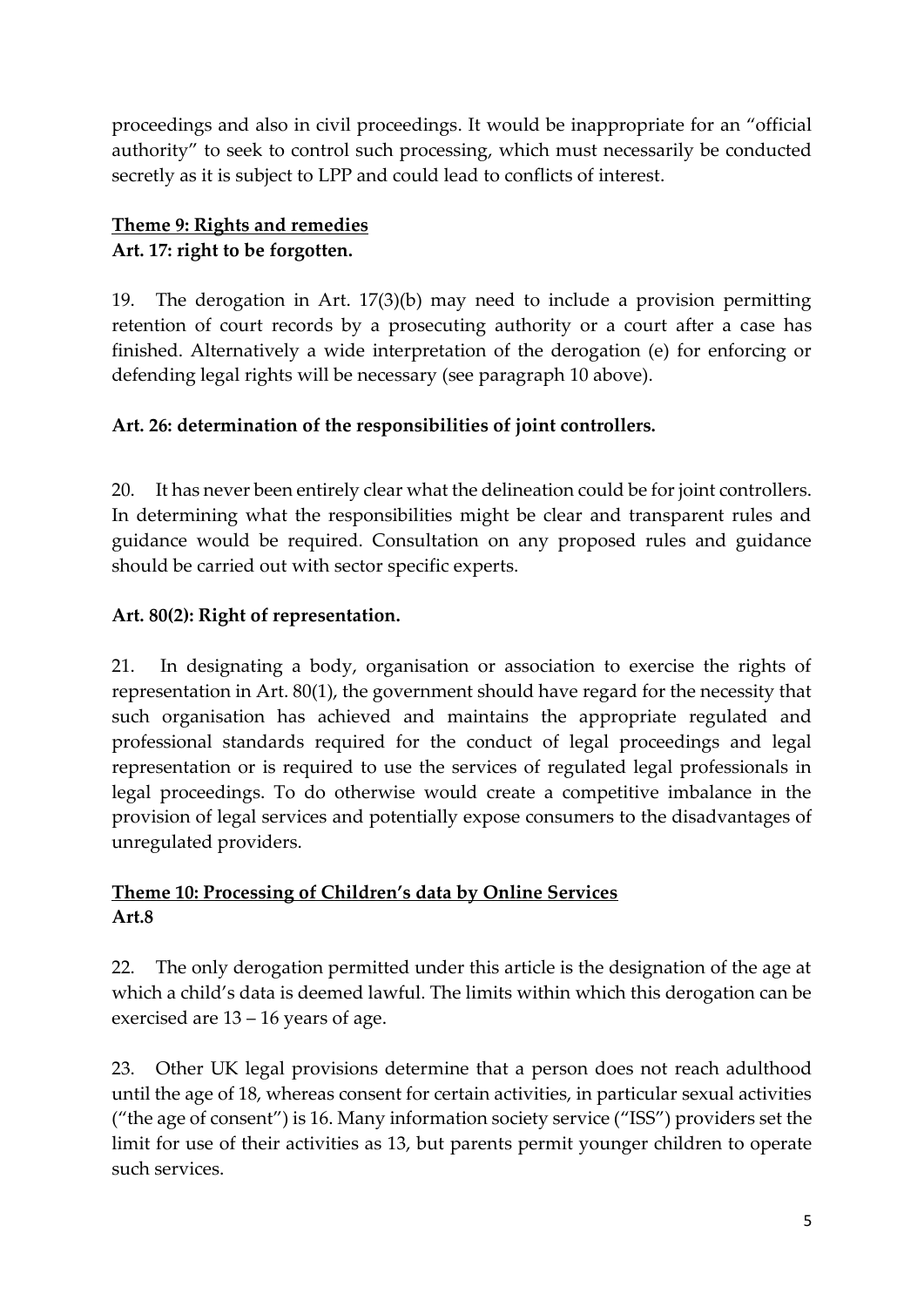24. It would appear from Art. 8 that the holder of parental responsibility cannot consent to ISS being provided directly to a child younger than 13.

25. It would seem appropriate for evidence to be obtained of the likely risks at the different age points to make such a judgment. The provision also does not appear to take account of the requirement for specific circumstances by, for example, a Court in making provision for the exercise of free will by a minor.

# **Theme 11: Freedom of Expression in the media (Art. 85.)**

26. The current DPA provisions address this Theme. This is an opportunity to reconsider the effectiveness of those provisions and to make new provisions. Regard should be had to the extensive consideration of those provisions during the Leveson enquiry.

#### **Theme 12: Processing of data Arts. 6 and 18.**

27. Specific provisions are required to ensure that processing of the personal data of data subjects other than the barrister's client, which arises in the context of the provision of legal services and which is therefore confidential and/or the subject of LPP is lawful. Such processing is required to give effect to the human right to consult a lawyer which is in the public interest.

28. Such processing cannot be subject to the same right to restriction of processing where third parties are concerned as this has the potential to give rise to satellite litigation where the third party seeks to restrict the data processed about them or seeks to interfere in the relationship between the legal professional and the client using the provisions of the GDPR.

29. A derogation to Article 6 equivalent to Schedule 2 paragraph 5(a) DPA is required. This can be based on Article 23 (1)(i) and (j).

### **Art. 28.**

30. The mechanism for appointment of a processor should not be complex or provide barriers to compliance. A simple pro forma mechanism should be provided for by which a controller can appoint a processor. A contract is not always the appropriate mechanism for such matters especially where consideration is absent.

**Art. 35**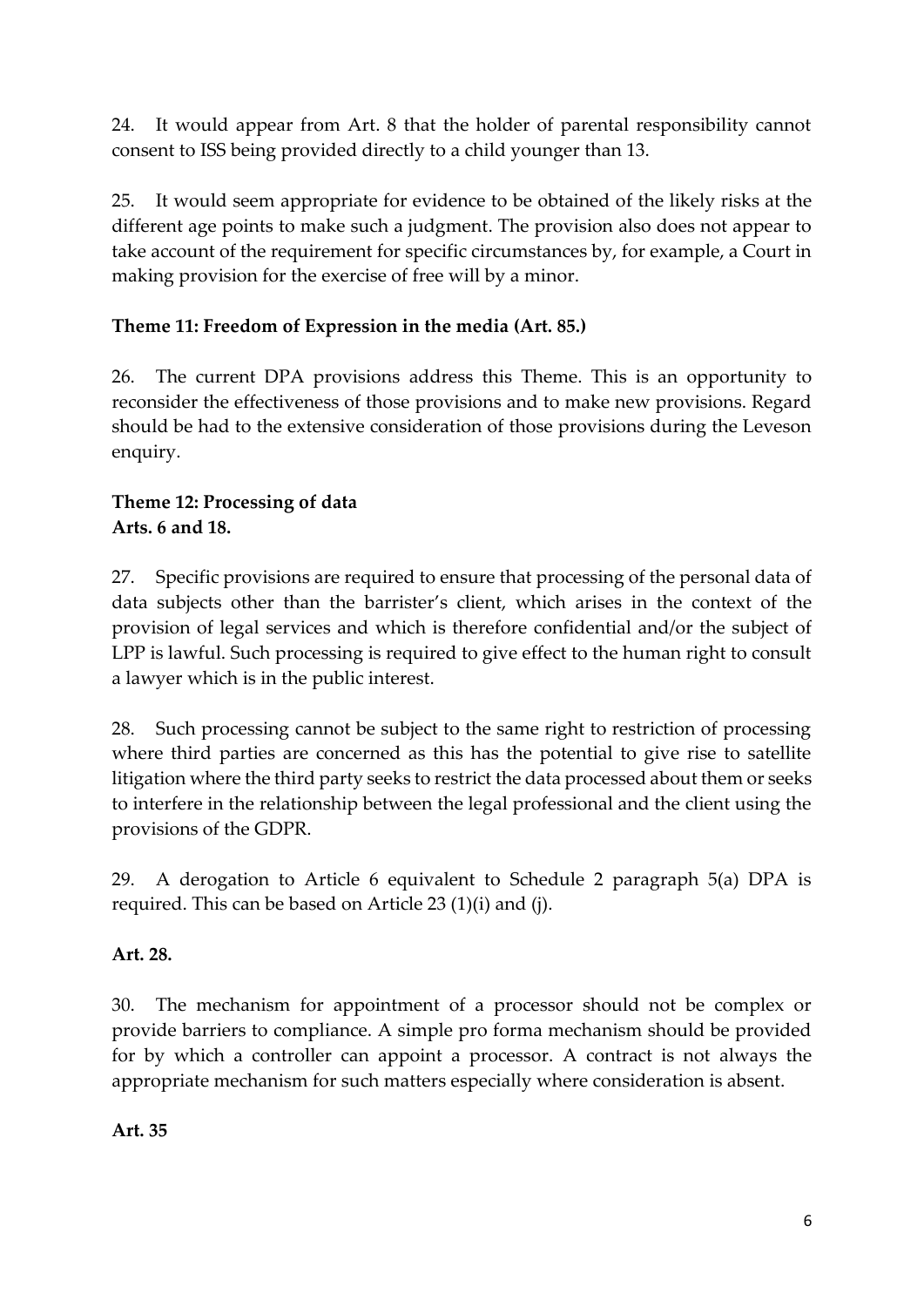31. Similar issues arise here as under Theme 4 in relation to DPOs. There is no clear guidance as to whether barristers' chambers could fall within the scope of this requirement. Accordingly, the applicability of this Article to barristers' chambers is uncertain. If it could be clearly stated that processing for the purpose of providing legal services are excluded pursuant to Art. 35(10) and the provisions of Art. 35(1) - (7) do not apply, there would be no need for a DPIA. There are adequate and necessary protections for confidentiality in the Professional code of conduct for all barristers, compliance with which is mandatory. On a sectoral level the issues are the same and can be addressed by a sectoral impact assessment rather than a specific impact assessment.

#### **Art. 37**

32. This is the same issue as under Theme 4 in relation to DPOs. There is no clear guidance as to whether barristers' chambers could fall within the scope of this requirement. Accordingly, the applicability of this Article to barristers' chambers is uncertain. There should be derogation which clearly states that processing for the purpose of providing legal services does not give rise to a requirement for a DPO.

### **Art. 86**

33. The Civil Procedure Rules and the Family Procedure Rules make provision for access to court documents. These provisions work in practice and enable the protection of important and confidential information, where justified. Any rules under the GDPR should maintain this position.

### **Art. 87**

34. The debate over national identity "cards" has been revisited a number of times. This provision does not mandate the adoption of national identity numbers and should not be treated as an invitation to change the current position by introducing such a requirement.

### **Art. 88**

35. The existing provisions in the DPA should be included.

# **Theme 13: Restrictions (Art. 23)**

36. Derogations equivalent to section 35, Schedule 2 paragraph 5(a), Schedule 3 paragraphs 6 (to apply expressly to Art. 6 as well as Arts. 9 and 10) and 7(a), Schedule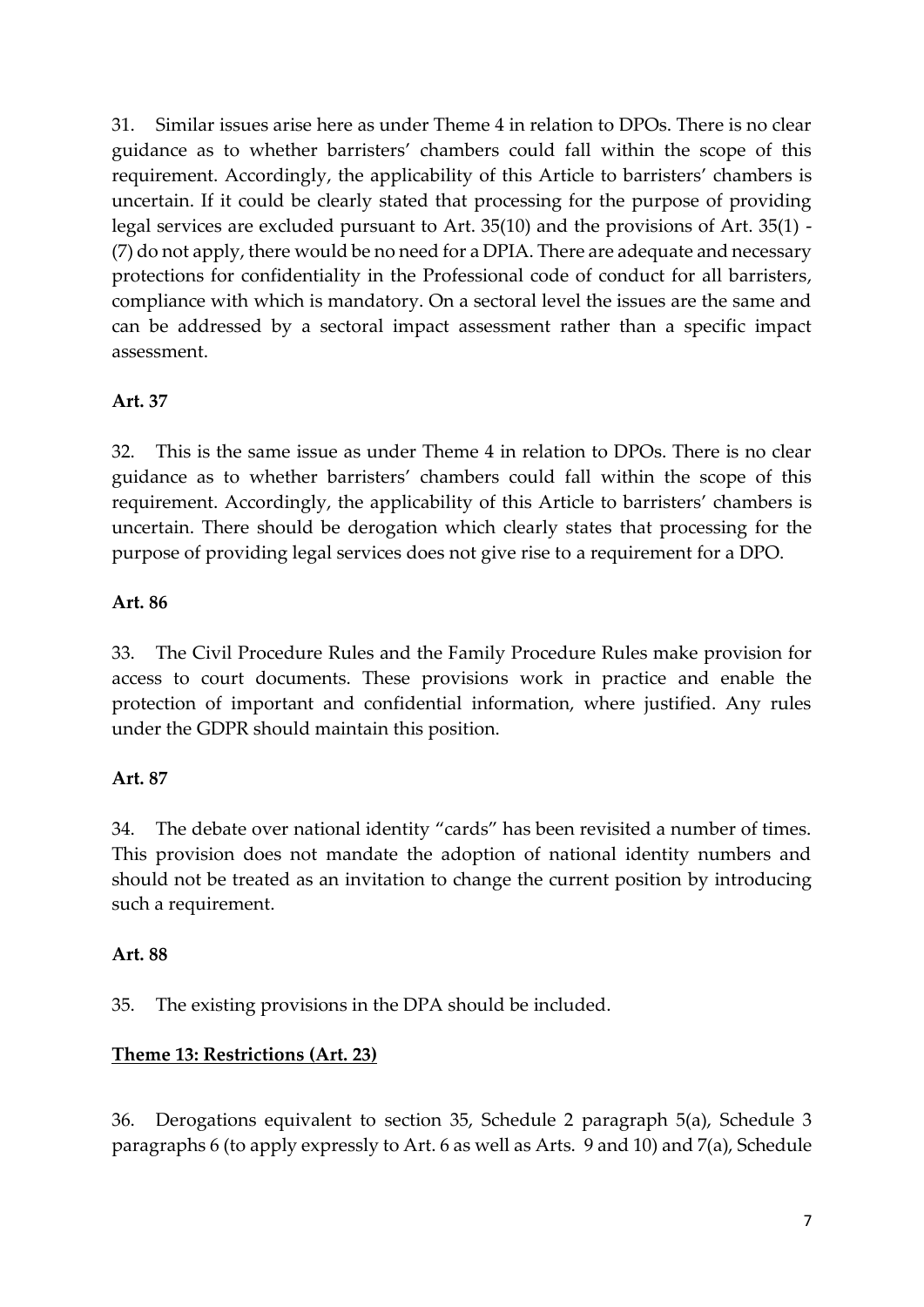4 paragraph 5, and Schedule 8 paragraph 10 DPA are required. These can all be based on Art. 23(1)(i) and (j).

37. Derogations to (at the least) Articles 5, 17 and 18 equivalent to the current derogations in DPA are required. This includes a derogation to Art. 5 equivalent to section 35 DPA.

38. A derogation to Art. 15 is required equivalent to Schedule 7 paragraph 10 DPA, in order to make clear that legal representatives are not required to provide legally privileged material in response to a subject access request.

### **Additional question: cost impact**

39. There is no distinction in the GDPR between large data controllers and SME or micro enterprises or sole traders. However, the burden on such businesses of the increased administration associated with the GDPR will be disproportionately high unless some account is taken of the increased obligations.

40. For example, the £10 fee did nothing to cover the actual costs of compliance with a subject access request but did act as a disincentive for frequent or repetitive requests. That requirement has now disappeared.

41. Provision could be made to exclude the application of some aspects of the GDPR to such enterprises or to moderate the impact of the more expensive aspects such as requirements for DPO or DPIAs.

42. Also there is a question about practicality of the ICO guidance on the transparency provisions - specifically the requirement to identify and name each processor for the purpose of obtaining informed consent. The effects would seems to be that every time a processor is changed, which could be a frequent event if competition in the market for processor services increases, every ds would need to be informed and asked again to provide specific consent for that change, e.g. if a micro business changes their IT services provider. It is unlikely that any data subject cares about the name of the processor, but the ICO guidance suggest that this is what seems to be required. The effect is likely to be that processors will not ask for consent and find a different lawfulness basis and this will lead to a decrease in transparency.